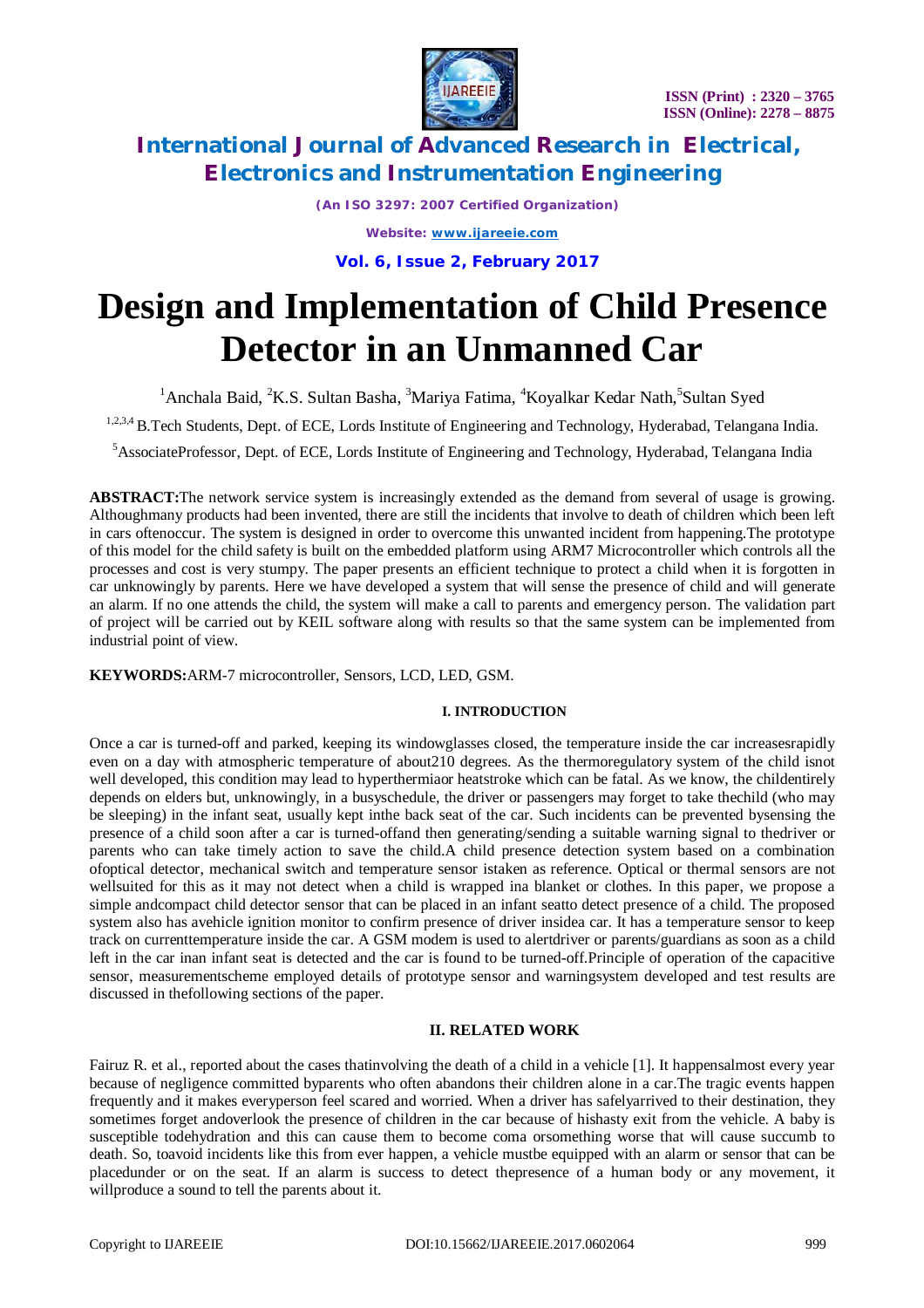

*(An ISO 3297: 2007 Certified Organization)*

*Website: [www.ijareeie.com](http://www.ijareeie.com)*

# **Vol. 6, Issue 2, February 2017**

Greg C. Kautz proposed a system to detectpresence of occupants of an automobile [2]. In particular,the invention relates to systems that detect the presence ofa child in a child's seat without other passengers and theautomobile is not in an operational mode. In this case, tominimize injuries to the child, corrective action is need tobe taken. This system is generate the control signals thatcan activate an alarm, open the doors of the car, and rolldown the windows if there is a child in a car that had left.

Marc A. Rossi reported that child safety seats arerequired by law when transporting young children inmotor vehicles [3]. Typically, the child seat is securelypositioned in a back seat of the vehicle and the childsecured in the child seat via a child seat safety belt. Theselaws have been established and strictly enforced to protectchildren from injury when being transported in motorvehicles. However, there have been instances wherechildren have been left behind in unattended vehicles dueto various circumstances. Unfortunately, some of thesechildren have suffered serious injuries and in some caseseven death, particularly during extreme temperature conditions in the summer and winter.

### **III.SYSTEM ARCHITECTURE**

In this proposed system, automation is made to find the child left inside the car unknowingly when the parents are in some urgent situation and also to monitor the internal temperature. The car module consists of aChild presence detector in under the seat. It also consists of a temperature sensor for monitoring the temperature inside the car if it has been stopped.The circuit is mainly consisting of LPC2148 Microcontroller, GSM module, child presence detector, LCD display, Buzzer, sound sensor, temperature sensor the explanation of this circuit component is as shown below.



Fig.1.Block diagram

### **The Hardware System**

### **1. MICROCONTROLLER**

This section forms the control unit of the whole project.This section basically consists of a Microcontroller with itsassociated circuitry like Crystal with capacitors, Resetcircuitry, Pull up resistors (if needed) and so on. TheMicrocontroller forms the heart of the project because itcontrols the devices being interfaced and communicates withthe devices according to the program being written.

### **ARM7**

ARM is the abbreviation of Advanced RISC Machines, itis the name of a class of processors, and is the name of a kindtechnology too. The RISC instruction set, and related decodemechanism are much simpler than those of ComplexInstruction Set Computer (CISC) designs.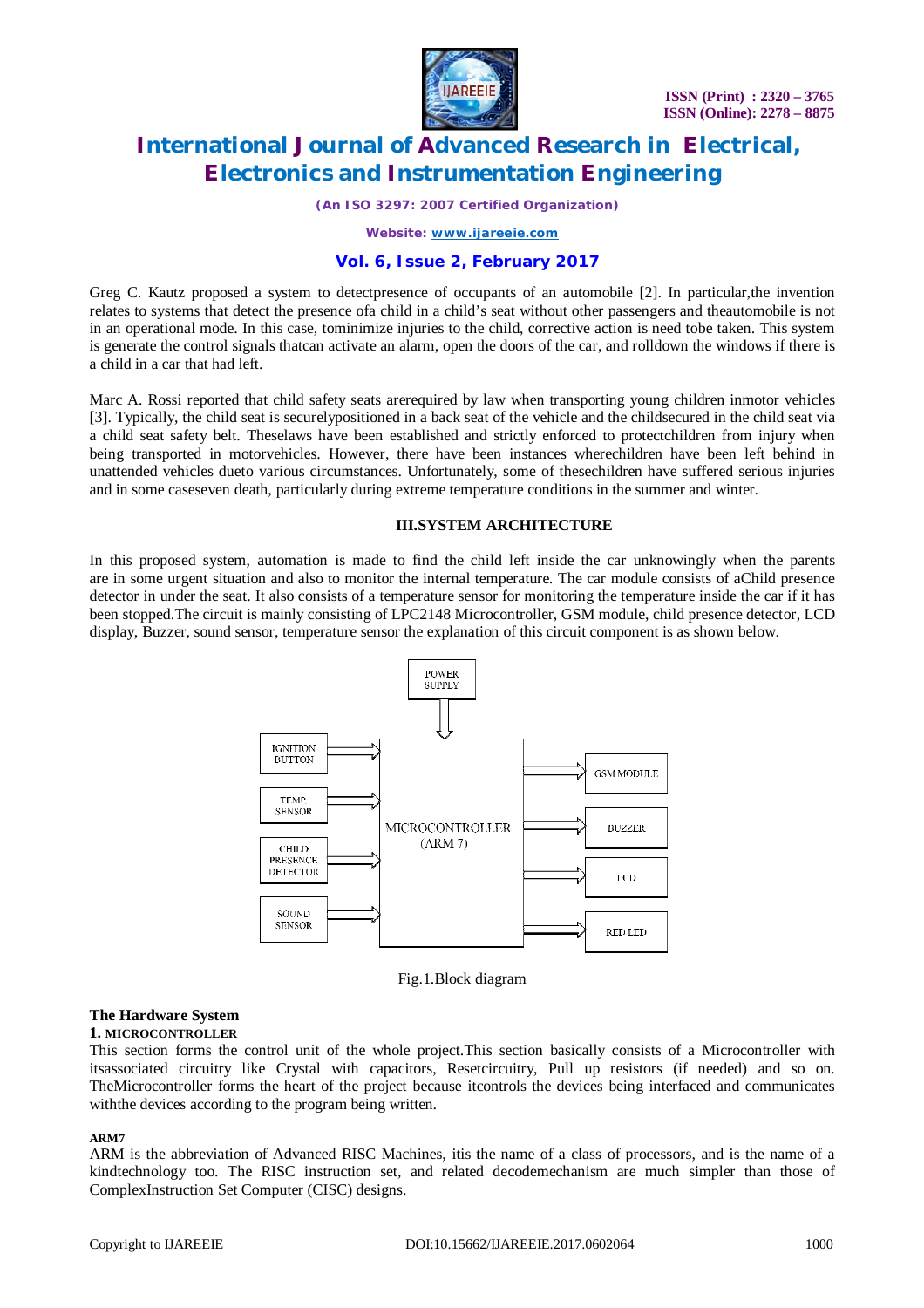

*(An ISO 3297: 2007 Certified Organization)*

*Website: [www.ijareeie.com](http://www.ijareeie.com)*

# **Vol. 6, Issue 2, February 2017**

### **2.TEMPERATURE SENSOR(LM35):**

The LM35 series are precision integrated-circuit temperature sensors, whose output voltage is linearlyproportional to the Celsius (Centigrade) temperature. The LM35 thus has an advantage over linear temperaturesensors calibrated in ° Kelvin, as the user is not required to subtract a large constant voltage from its output toobtain convenient Centigrade scaling. The LM35 does not require any external calibration or trimming toprovide typical accuracies of  $\pm\frac{1}{4}$ °C at room temperature and  $\pm$ <sup>3</sup>/<sub>4</sub>°C over a full -55 to +150°C temperature range.

Low cost is assured by trimming and calibration at the wafer level. The LM35's low output impedance, linearoutput, and precise inherent calibration make interfacing to readout or control circuitry especially easy. It can beused with single power supplies, or with plus and minus supplies. As it draws only 60 uA from its supply, it hasvery low selfheating, less than 0.1°C in still air. The LM35 is rated to operate over a -55° to +150°Ctemperature range, while the LM35C is rated for a -40 $\degree$  to +110 $\degree$ C range (-10 $\degree$  with improved accuracy).



Fig.2.Temperature Sensor

### **3.CHILD PRESENCE DETECTOR (FORCE SENSOR)**

To know whether the child is present or not. It is used to recognize the crying voice of Child. Force Sensor is used to give the support to the detector. Child presence detector uses one wire for transmission and have parallel interface. Child presence detector uses GPIO module (General Purpose Input and Output).

### **4.SOUND SENSOR**

Sound Sensor is used to recognize the crying voice of Child when child inside car suffocates due to insufficient oxygen. When Sensor gets the inputs, it will make the Output High which is applied to microcontroller. Sound sensor uses one wire for transmission and have parallel interface. Sound sensor uses GPIO Module.

### **5.LIQUID CRYSTAL DISPLAY (LCD)**

It is a flat panel display, electronic visual display that usesthe light modulation properties of liquid crystals. Liquidcrystals do not emit light directly. LCDs are available todisplay arbitrary images or fixed images which can bedisplayed or hidden, such as preset words, digits, and 7-segment displays as in a digital clock. They use the samebasic technology, except that arbitrary images are made up ofa large number of small pixels, while other displays havelarger elements.

### **6.GSM MODULE**

GSM (Global System for Mobile communication) is adigital mobile telephone system that is widely used in manyparts of the world. GSM uses a variation of Time DivisionMultiple Access (TDMA) and is the most widely used of thethree digital wireless telephone technologies (TDMA, GSM,and CDMA). GSM digitizes and compresses data, then sendsit down a channel with two other streams of user data, each inits own time slot. GSM operates in the 900MHz, 1800MHz or 1900 MHz frequency bands. GSM has been the backboneof the phenomenal success in mobile telecoms over the lastdecade. Now, at the dawn of the era of true broadbandservices, GSM continues to evolve to meet new demands.One of GSM's great strengths is its international roamingcapability, giving consumers a seamless service. Thishasbeen a vital driver in growth, with around 300 million. In theAmericas, today's 7 million subscribers are set to growrapidly, with market potential of 500 million in population,due to the introduction of GSM 800, which allows operatorsusing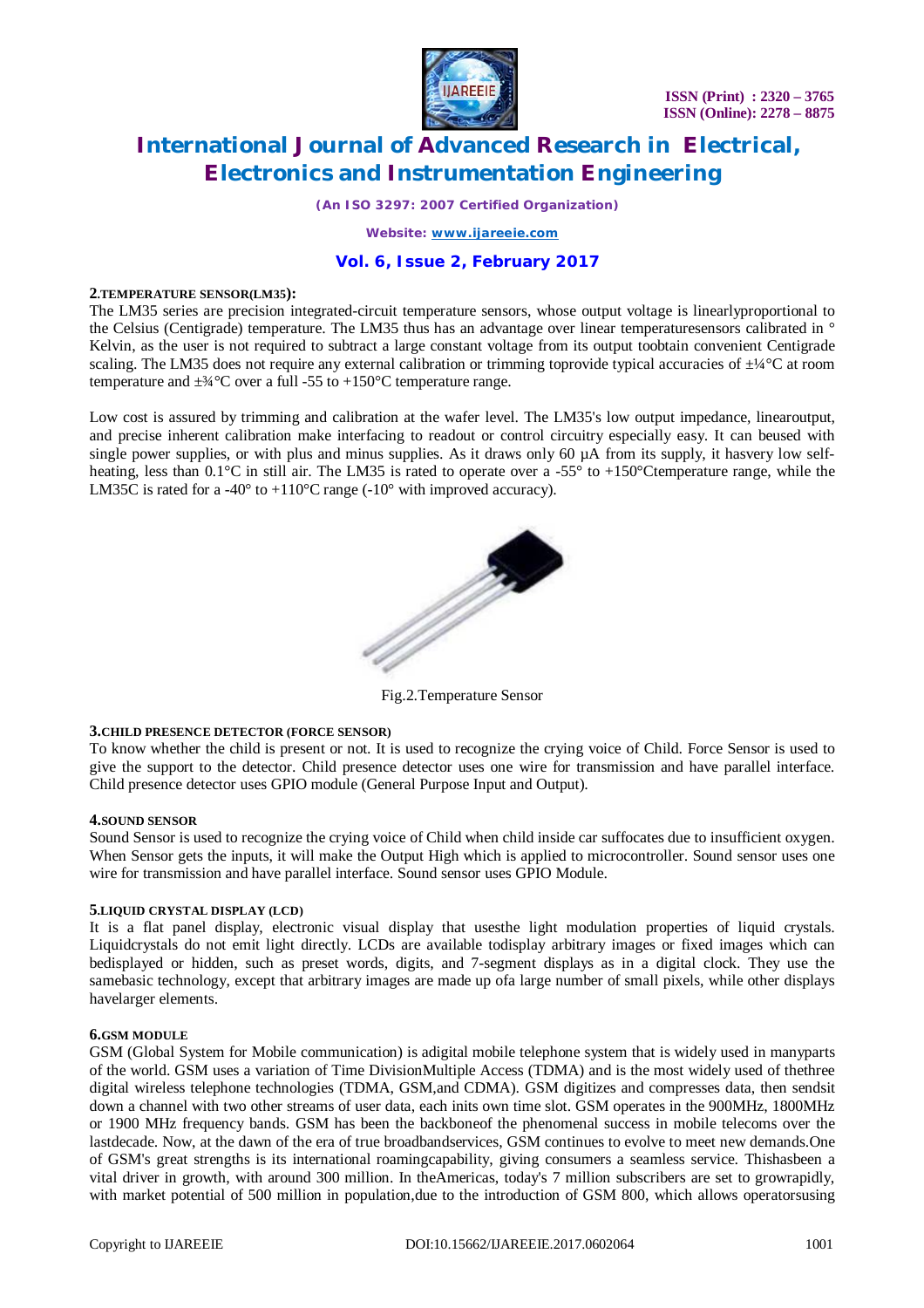

*(An ISO 3297: 2007 Certified Organization)*

*Website: [www.ijareeie.com](http://www.ijareeie.com)*

# **Vol. 6, Issue 2, February 2017**

the 800 MHz band to have access to GSM technologytoo.Here in this project the modem willcommunicate with microcontroller using serial communication. The modem is interfaced to microcontroller usingMAX 232, a serial driver.

### **Software analysis:**

Software analysis will be discussing on how theC programming operated and function. First, GSM modemand ARM 7 microcontroller was initialized. Second, the text modeformat, "AT+CMGF=1" command was executed beforesending other command. Follow by the SMS at memorylocation 1 in the SIM card of GSM modem was deleted. GSM modem was ready to receive SMS message fromuser now. Once SMS was received, it will be read and thecontents will be checking to make sure the SMS that hadreceive was in correct or not. The appropriate output toswitch on or off the appliances only will be sent if thecontent no error.Through hyper terminal, the interface betweenmobile phone, GSM modem and controlling circuit can beanalysis. If the case such as got wrong message receivesby GSM modem or connection problem between thehardware, the "ERROR" command will be displayed. Else the "OK" command was showed if no error occurred in the communication interface of hardware.

### **MDK-ARM Keil µVision:**

This is free software (evaluation version) which solves many of the pain points for an embedded system developer. This software is an Integrated Development Environment (IDE), which integrated text editor to write program, a compiler and it will convert your source code into HEX file. Here is simple guide to start working with Keil µVision which can be used for:

- o Writing programs in C/C++ or Assembly
- o Compiling and assembling programs
- o Debugging programs
- o Creating HEX, AXF and BIN file
- o Test program without real hardware

### **Applications:**

1. This project can be used to provide high level security to our vehicle.

2. Project will display basic information about the vehicle.

- . **Advantages:**
- 1. Easy to use
- 2. Low cost
- 3. Easy to construct.

### **Disadvantages:**

1. It is a low range circuit and cannot be implemented in critical condition.

### **IV. RESULTS & DISCUSSION**

This car alarm system is proposed to be used by parents to always alert them about their children. By using thissystem, it can avoid from death cases of dying child increase every year. The death cases are very tragic becauseit involves child or person that very young. This system is created and develops by using simple componentsthat easy to get in any types of component store. It also comes in very small of product that can easy to installinside the car.In a system to detect presence of occupants of an automobile. In particular, the invention relates to systems thatdetect the presence of a child in a child's seat without other passengers and the automobile is not in anoperational mode. In this case, to minimize injuries to the child, corrective action is need to be taken. Thissystem is generate the control signals that can activate an alarm, open the doors of the car, and roll down thewindows if there is a child in a car that had left.

### **Methodology**

- 1) Initially check force sensor then engine gets OFF.
- 2) If engine OFF and child present then we send one alert, and recheck child detection
- 3) If child is present then we check temperature and sound, if something goes wrong immediately send alert.
- 4) If Engine is ON and doesn't monitor anything, then it should be engine status indicate with 'S' code.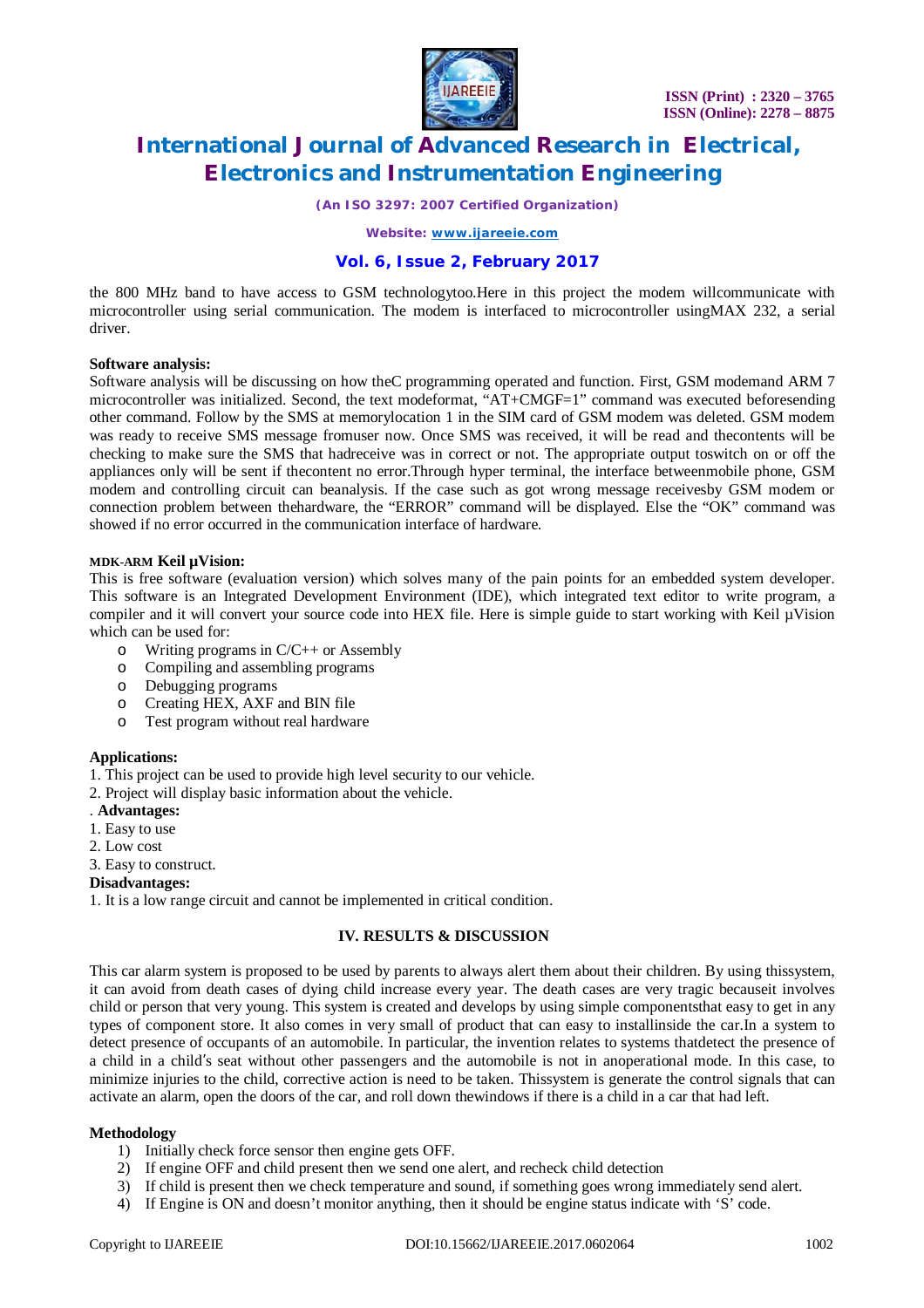

*(An ISO 3297: 2007 Certified Organization)*

*Website: [www.ijareeie.com](http://www.ijareeie.com)*

# **Vol. 6, Issue 2, February 2017**

### **V. CONCLUSION**

The project entitled "Design and Implementation of Child Presence Detector in an Unmanned Car" which saves the child. Child presence detectors are key requirement in this project. It can be prevented by sensing the presence of a child soon after a car is turned-off. Generating/sending a suitable warning signal to the driver or parents who can take timely action to save the child. The circuit is force, which detect the presence of the child inside the car through weight which is kept behind the seat of the car. The temperature sensor i.e., LM35 is used to sense the temperature inside the car. Sound sensor is used to sense the sound of child presence inside the car. The System is further more enhanced due to the presence of the GSM module. GSM establishes the communication between a computer and GSM system. It is used to receive and send the message in the SIM. . LCD is used to display the temperature inside the car.

### **REFERENCES**

[1]. Fairuz R. M. Rashidi and Ikhwan H. Muhamad. Vehicle's Interior Movement Detection and Notification System.IEEE Journal.

[2]. Greg C. Kautz, 2983 NE. Ivy La., Jensen Beach, FL (Us) 34957-6605. 2010. Method and System for Preventing LeavingA Child in an Unattended Vehicle. August, 31.

[3]. Marc A. Rossi. 2000. Warning System for DetectingPresence of a Child in an Infant Seat. IEEE Journal August15

[4] George, B.; Zangl, H.; Bretterklieber, T.; Brasseur, G"A Combined Inductive–Capacitive Proximity Sensor for Seat Occupancy Detection". Instrumentation andMeasurement, IEEE Transactions on Volume: 59 Issue: 5DOI: 10.1109/TIM.2010.2040910 Publication Year: 2010, Page(s): 1463- 1470.

[5] Xiaowen Xie ; Beirong Zheng ; Wei Xue "Objectidentification on car seat based on rough sets "Communication Software and Networks (ICCSN), 2011IEEE 3rd International Conference on DOI: 10.1109/ICCSN.2011.6013565 Publication Year: 2011.

[6]. M. Rossi, "Warning system for detecting presence of a child in an infant seat," US Patent 5949340, Sep. 7, 1999.

[7]. J. Smith, "Electric field imaging," Ph.D. dissertation, Massachusetts Institute of Technology, 1998.

[8]. B. George, H. Zangl, T. Bretterklieber, and G. Brasseur, "Seat occupancy detection based on capacitive sensing," IEEE Instrum. Meas., vol. 58, no. 5, pp.  $1487 - 1494$ , May 2009.<br>[9] C Rink and

[9]. C.Rink and M. Braukus, "Nasa develops child car seat safety device," Internet:<http://www.nasa.gov/centers/langley/news/releases/2002/02008.html,> Feb. 5, 2002 [Dec 10 2011].

[10]. M. Neumayer, B. George, T. Bretterklieber, H. Zangl, and G. Brasseur, "Robust sensing of human proximity for safety applications," in Instrumentation and Measurement Technology Conference (I2MTC), 2010 IEEE. IEEE, 2010, pp. 458–463.

### **BIOGRAPHY**



**Sultan Syed** Currently working as Associate Professor in Lords Institute of Engineering and Technology, Hyderabad, Telangana,India.



Anchala Baid presently pursuing B.Tech 4<sup>th</sup> Year in Lords Institute of Engineering and Technology, Hyderabad, TelanganaIndia.



**K.S. Sultan Basha** presently pursuing B.Tech 4<sup>th</sup> Year in Lords Institute of Engineering and Technology, Hyderabad, TelanganaIndia.